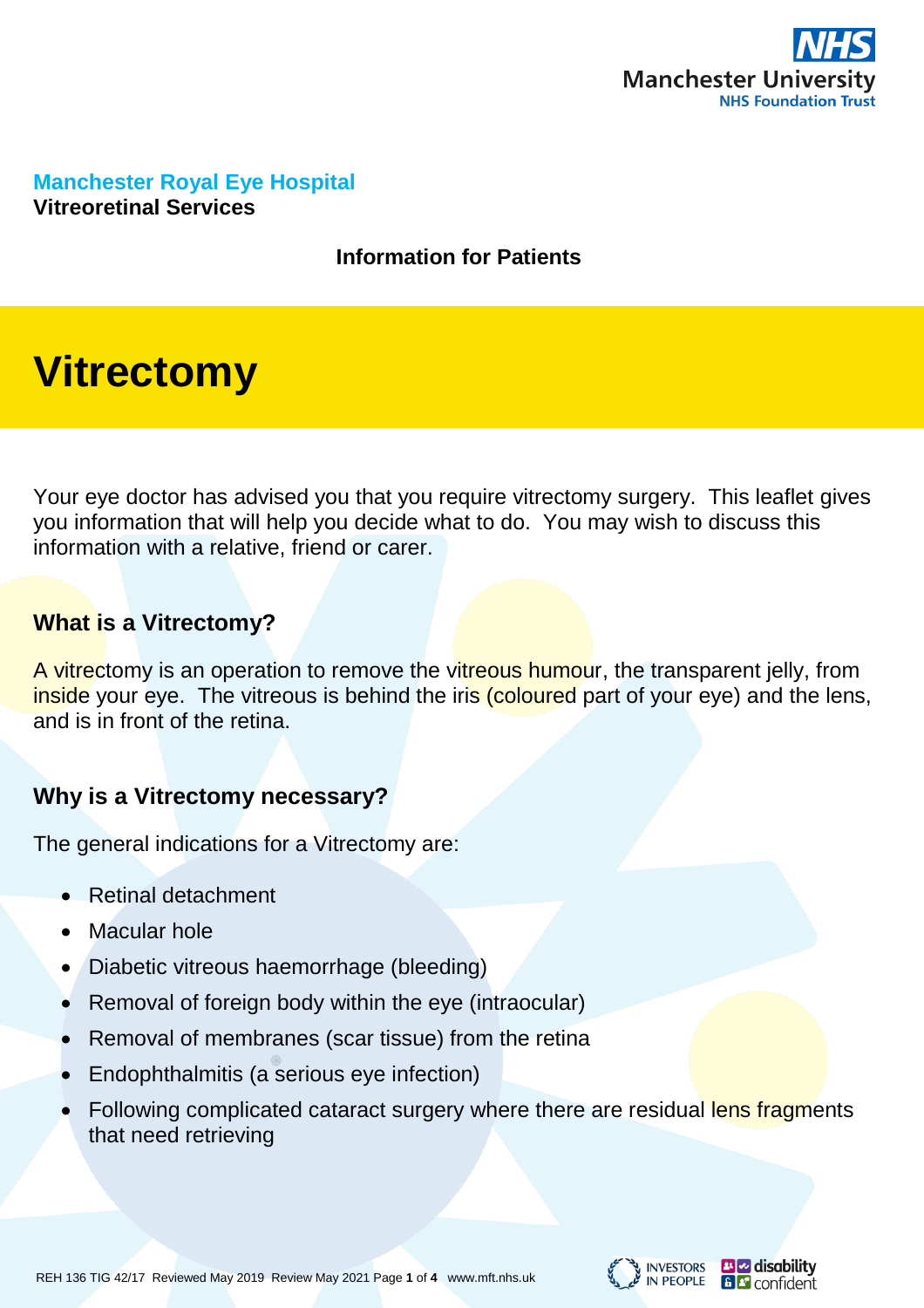

# **How is the vitreous jelly removed?**

You may have your operation under a general anaesthetic (while you are asleep) or local anaesthetic (while you are awake). Your eye doctor will discuss this with you.

Your surgeon makes three very small incisions through the sclera (the white part of your eye) and using very fine instruments removes the vitreous jelly from inside.

Once the jelly is removed the retina is repaired, if necessary, foreign bodies are removed and in the case of a membrane this is peeled. In diabetic eye problems, any leaking blood vessels are sealed and retinal laser treatment is performed if required. The procedure normally takes 1-2 hours.

# **Does the vitreous jelly get replaced naturally?**

No, the jelly does not naturally replace itself and a number of substitutes may be used at the end of the surgery. These include:

- Gas bubble (which is absorbed naturally within 1-6 weeks)
- Transparent oil (which is not absorbed but is usually surgically removed at a later date)
- Air (absorbed naturally within 1-7 days)

The eye produces its own clear fluid known as aqueous humour that, as the gas or air is absorbed, will gradually fill the vitreous chamber. It is important that **you do not fly** whilst you have gas in your eye, as the reduced atmospheric pressure in the aircraft may cause the bubble to expand, leading to a dangerous rise in your eye pressure.

It is also important to alert other medical staff if a general anaesthetic is required in the future, so that the anaesthetic teams know which gas to avoid. You will be given an ID wrist bracelet which will indicate the gas used and the approximate date. Please keep this safe.

# **What are the risks during surgery?**

The procedure has a good success rate and complications are unusual. However, minor complications may occur and in most cases these are treated effectively. Very rarely complications can lead to reduced vision or loss of vision. Other important potential risks are:

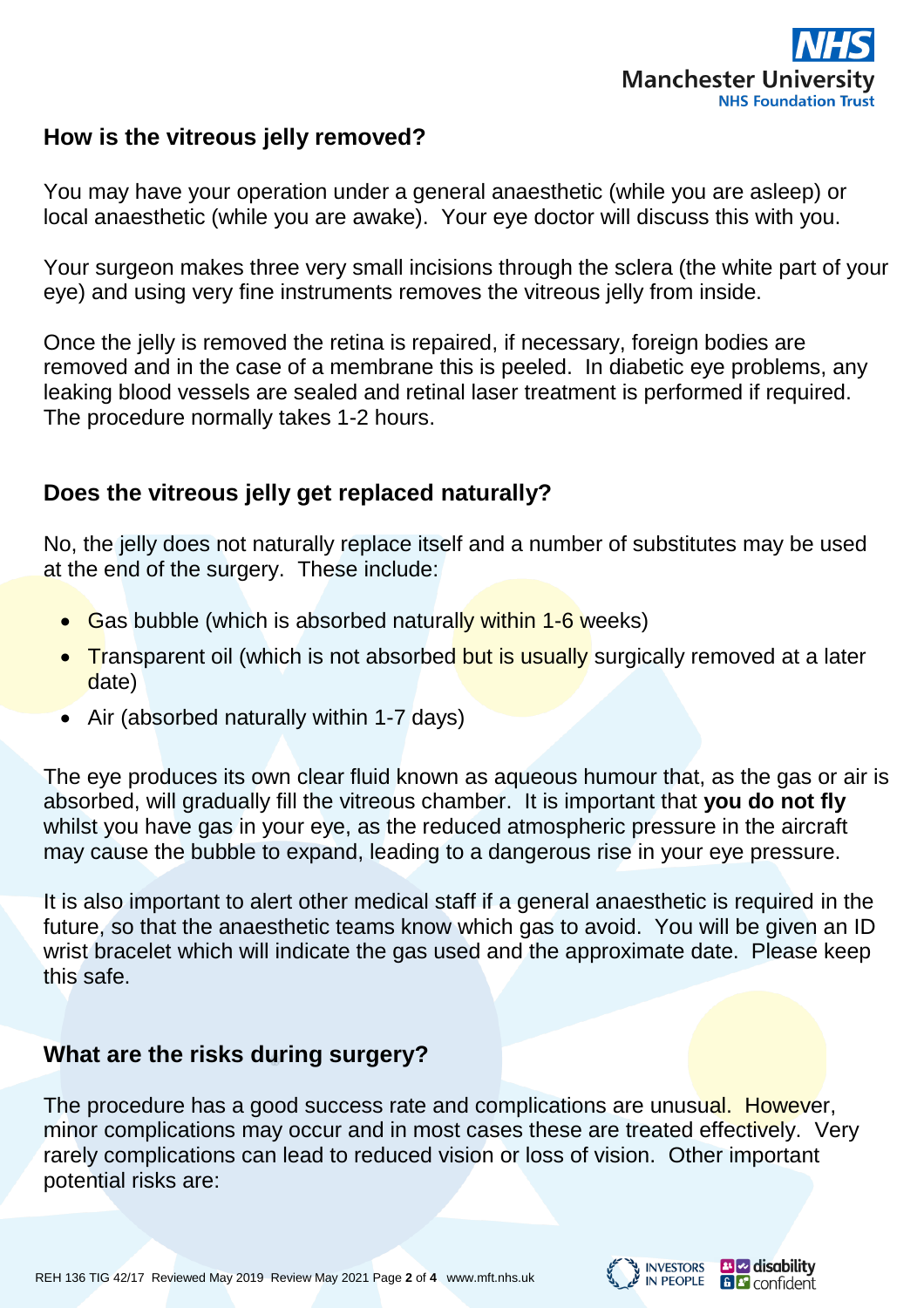

- Most patients who have vitrectomy surgery will develop a cataract (cloudiness of the lens of the eye) at an earlier age than they would otherwise. It is not possible to put a timeframe on when it might occur, however, if this happens you will require another operation to remove the cataract. Sometimes cataract surgery is performed at the same time as the vitrectomy operation.
- Infection and bleeding in the eye can occur. The risk of these occurring is very low but they are serious if they occur and can result in a permanent severe visual loss.
- Inflammation in the eye, which is treated with eye drops.
- New retinal tears, holes or detachment can sometimes happen during surgery. These can usually be treated by laser or cryotherapy (freezing treatment) during surgery.
- Raised pressure can occur in your eye. It is usually a temporary problem occurring in the first few days after surgery. In most cases this can be successfully treated with eye drops or tablets. A very small proportion of patients might need a surgical procedure to treat high pressure following surgery.
- Low pressure can also occur in the eye after surgery. Depending on the cause of the low pressure, some patients could require surgery to correct the problem.
- Failure of surgery/need for further surgery. Vitrectomy has a good success rate for most conditions but some patients may require more than one operation.
- Very rarely after eye surgery, inflammation could develop in the other eye which can damage the vision. This is called sympathetic ophthalmia. The chance of this happening is greater if you have multiple operations on the same eye, but it is still very rare.
- Some patients may develop distortion in their vision after surgery, depending on their eye condition before surgery. This may or may not recover with time and further surgery may be required.

Your doctor will discuss these potential risks with you prior to your operation and you giving your consent.

# **What to expect after your Vitrectomy**

The most important factor determining your rate of recovery and the final outcome is the pre-operative condition for which the vitrectomy was performed. Another important factor is your ability to comply with post-operative instructions/recommendations.

- Expect your vision to be blurred for several weeks after surgery.
- Expect your eye to be sensitive, swollen and red due to the nature of the surgery.